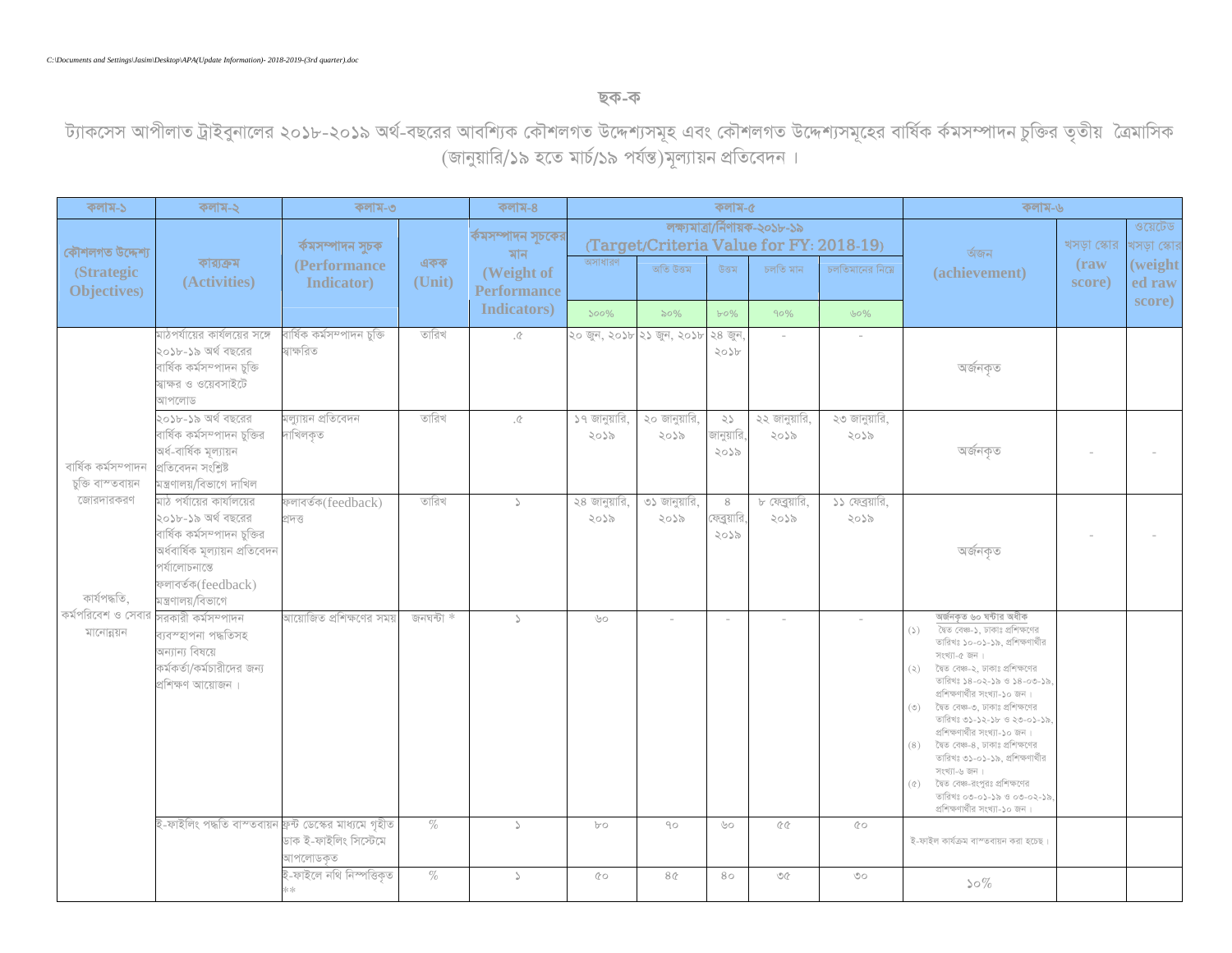|                      |                                                                                                                   | ই-ফাইলে পত্ৰ জারীকৃত<br>$*\ast\ast$                                                                   | $\%$   | $\mathcal{L}$     | 80                     | $\circledcirc$          | O                                  | 55                      | $\mathcal{S}\circ$             | $b\%$                                                                                                                                                                                                                                                                                                                                                                                                                 |               |               |
|----------------------|-------------------------------------------------------------------------------------------------------------------|-------------------------------------------------------------------------------------------------------|--------|-------------------|------------------------|-------------------------|------------------------------------|-------------------------|--------------------------------|-----------------------------------------------------------------------------------------------------------------------------------------------------------------------------------------------------------------------------------------------------------------------------------------------------------------------------------------------------------------------------------------------------------------------|---------------|---------------|
|                      | দপ্তর/সংস্হা কর্তৃক অনলাইন ন্যূনতম একটি নতুন<br>সেবা চালু করা                                                     | ই-সার্ভিস চালুকৃত                                                                                     | তারিখ  | $\rightarrow$     | ১০ জানুয়ারি,<br>২০১৯  | ২৪ জানুয়ারি,<br>২০১৯   | $\gtrsim b$<br>জানুয়ারি,<br>২০১৯  |                         | ৩১ মাৰ্চ, ২০১৯ ৩০ এপ্ৰিল, ২০১৯ |                                                                                                                                                                                                                                                                                                                                                                                                                       |               |               |
|                      | দপ্তর/সংস্হা ও অধীনস্ত<br>কার্যালয়সমূহের উদ্ভাবনী<br>.<br>উদ্যোগ ও ক্ষুদ্র উন্নয়ন<br>প্ৰকল্প $(SIP)$ বাস্তবায়ন | উদ্ভাবনী উদ্যোগ ও ক্ষুদ্র<br>উন্নয়ন প্রকল্প SIP সমূহের<br>হালনাগাদকৃত ডাটাবেজ<br>ওয়েবসাইটে প্ৰকাশিত | তারিখ  | $\Delta$          | ৩ ফেব্রয়ারি.<br>২০১৯  | ১১ ফেব্রয়ারি,<br>২০১৯  | $\Delta b$<br>ফেব্রুয়ারি,<br>২০১৯ | ২৫ ফেব্রয়ারি,<br>২০১৯  | ৪ মার্চ, ২০১৯                  | অৰ্জনকৃত                                                                                                                                                                                                                                                                                                                                                                                                              | $\mathcal{L}$ | $\Delta$      |
|                      |                                                                                                                   | ডাটাবেজ অনুযায়ী ন্যূনতম<br>দুটি নতুন উদ্ভাবনী<br>উদ্যোগ/ক্ষুদ্র উন্নয়ন প্রকল্প<br>চালুকৃত           | তারিখ  | $\mathcal{S}$     | ০৮ এপ্রিল,<br>২০১৯     | ২২ এপ্রিল,<br>২০১৯      | 2G<br>২০১৯                         | $56\,$ $\alpha$ , 2055  | $00 \text{ oz}, 2055$          | $\sqrt{99990}$                                                                                                                                                                                                                                                                                                                                                                                                        | $\geq$        | $\Delta$      |
|                      | সিটিজেন্স চার্টার বাস্তবায়ন                                                                                      | হালনাগাদকৃত সিটিজেন<br>চাৰ্টার অনুযায়ী প্রদত্ত সেবা                                                  | $\%$   | $\Delta$          | $b$ o                  | $\gamma\gamma$          | $90^{\circ}$                       | VO                      | 00                             | $\sqrt{2\pi}\sqrt{2\pi}\sqrt{2\pi}\sqrt{2\pi}\sqrt{2\pi}\sqrt{2\pi}\sqrt{2\pi}\sqrt{2\pi}\sqrt{2\pi}\sqrt{2\pi}\sqrt{2\pi}\sqrt{2\pi}\sqrt{2\pi}\sqrt{2\pi}\sqrt{2\pi}\sqrt{2\pi}\sqrt{2\pi}\sqrt{2\pi}\sqrt{2\pi}\sqrt{2\pi}\sqrt{2\pi}\sqrt{2\pi}\sqrt{2\pi}\sqrt{2\pi}\sqrt{2\pi}\sqrt{2\pi}\sqrt{2\pi}\sqrt{2\pi}\sqrt{2\pi}\sqrt{2\pi}\sqrt{2\pi}\sqrt{2\pi}\sqrt{2\pi}\sqrt{2\pi}\sqrt{2\pi}\sqrt{2\pi}\sqrt{2$ |               |               |
|                      |                                                                                                                   | সেবা গ্ৰহীতাদের মতামত<br>পরিবীক্ষণ ব্যবস্হা চালুকৃত                                                   | তারিখ  | $\circ$ . $\circ$ | ৩১ ডিসেম্বর,<br>2056   | ১৫ জানুয়ারি,<br>২০১৯   | $\theta$<br>ফেব্রুয়ারি,<br>২০১৯   | ১৭ ফেব্রুয়ারি,<br>২০১৯ | ২৮ ফেব্রুয়ারি,<br>২০১৯        | অৰ্জনকৃত                                                                                                                                                                                                                                                                                                                                                                                                              |               |               |
|                      | অভিযোগ প্ৰতিকার ব্যবস্হা<br><u> ৰাস্তবায়ন</u>                                                                    | নির্দিষ্ট সময়ের মধ্যে<br>অভিযোগ নিস্পত্তিকৃত                                                         | $\%$   | $\circ$ . $\circ$ | $90^{\circ}$           | $90^{\circ}$            | UG                                 | $\circ\circ$            | $\circ$                        | অভিযোগ নেই                                                                                                                                                                                                                                                                                                                                                                                                            |               |               |
|                      | পআরএল শুরুর ২ মাস পূর্বে পিআরএল আদেশ জারীকৃত                                                                      |                                                                                                       | $\%$   | $\mathcal{L}$     | 500                    | $\delta$                | $b$ o                              | $\sim$                  | $\sim$                         | অনিস্পন্ন নেই                                                                                                                                                                                                                                                                                                                                                                                                         |               |               |
|                      | সংশ্রিষ্ট কর্মচারীর পিআরএল<br>ও ছুটি নগদায়নপত্র জারি করা                                                         | ছুটি নগদায়নপত্ৰ জারীকৃত                                                                              | $\%$   | $\Delta$          | 500                    | $\delta$                | $b$ o                              | $\sim$                  |                                | অনিস্পন্ন নেই                                                                                                                                                                                                                                                                                                                                                                                                         |               |               |
|                      | অডিট আপত্তি নিস্পত্তি<br>কার্যক্রমের উন্নয়ন                                                                      | ত্ৰিপক্ষীয় সভায় অডিট<br>আপত্তি নিস্পত্তির জন্য<br>সুপারিশকৃত                                        | $\%$   | $\Delta$          | $\circ$                | $\Diamond$ $\Diamond$   | $\circ$                            | 8Q                      | 80                             | প্ৰযোজ্য নহে                                                                                                                                                                                                                                                                                                                                                                                                          | $\mathcal{L}$ | $\Delta$      |
|                      |                                                                                                                   | অডিট আপত্তি নিস্পত্তিকৃত                                                                              | $\%$   | $\Delta$          | 00                     | 80 <sup>°</sup>         | 80                                 | $\Diamond$              | $\circlearrowright$            | প্ৰযোজ্য নহে                                                                                                                                                                                                                                                                                                                                                                                                          |               |               |
| আৰ্থিক ও সম্পদ       | ম্হাবর ও অস্হাবর সম্পত্তির স্হাবর সম্পত্তির তালিকা<br>হালনাগাদ তালিকা প্ৰস্তুত করাহালনাগাদকৃত                     |                                                                                                       | তারিখ  | $\Delta$          | ৩ ফেব্রুয়ারি,<br>২০১৯ | ১১ ফেব্রুয়ারি,<br>২০১৯ | > b<br>ক্রেব্রয়ারি,<br>২০১৯       | ২৫ ফেব্রুয়ারি<br>২০১৯  | ৪ মার্চ, ২০১৯                  | ১৬-০২-১৯ তারিখে বাস্তবায়িত                                                                                                                                                                                                                                                                                                                                                                                           | $\Delta$      | $\Delta$      |
|                      |                                                                                                                   | অস্হাবর সম্পত্তির তালিকা<br>হালনাগাদকৃত                                                               | তারিখ  | $\Delta$          | ৩ ফেব্রুয়ারি.<br>২০১৯ | ১১ ফেব্রয়ারি.<br>২০১৯  | $\Delta b$<br>য়্বেয়ারি,<br>২০১৯  | ২৫ ফেব্রয়ারি.<br>২০১৯  | ৪ মার্চ, ২০১৯                  | ১৬-০২-১৯ তারিখে বাস্তবায়িত                                                                                                                                                                                                                                                                                                                                                                                           | $\mathcal{L}$ | $\mathcal{L}$ |
| ব্যবস্হাপনার উন্নয়ন | বাৰ্ষিক উন্নয়ন কৰ্মসূচী<br>াস্তবায়ন                                                                             | বাৰ্ষিক উন্নয়ন কৰ্মসূচী<br>বাস্তবায়িত                                                               | $\%$   | $\mathcal{L}$     | 500                    | $\delta$                | $\delta$                           | bC                      | $b$ $\circ$                    | অত্র ট্রাইবুনাল শুধুমাত্র আয়কর<br>।<br>মামলা নিস্পত্তি করে থাকে । এক্ষেত্রে<br>$\mathcal{S}$ ০০% বাস্তবায়িত হচেছ।                                                                                                                                                                                                                                                                                                   |               |               |
|                      | মব্যবহৃত/অকেজো যানবাহন নিস্পত্তিকৃত<br>্নদ্যমান নীতিমাা অনুযায়ী<br>নিস্পত্তিকরণ                                  |                                                                                                       | তারিখ  | $\Delta$          | $b$ o                  | $90^{\circ}$            | $90^{\circ}$                       | $\circ\circ$            | $\circ$                        | অনিস্পন্ন নেই                                                                                                                                                                                                                                                                                                                                                                                                         |               |               |
|                      | বকেয়া বিদ্যুৎ বিল পরিশোধ                                                                                         | বিদ্যুৎ বিল পরিশোধিত                                                                                  | $\%$   | $\mathcal{L}$     | 500                    | 56                      | $\infty$                           | bC                      | $b^{\circ}$                    | বকেয়া বিদ্যুৎ বিল নেই                                                                                                                                                                                                                                                                                                                                                                                                |               |               |
|                      | ঙন্য পদের বিপরীতে নিয়োগ  নিয়োগ প্রদানকৃত<br>প্ৰদান                                                              |                                                                                                       | সংখ্যা | $\Delta$          | $b^{\circ}$            | $90^{\circ}$            | U                                  | $Q^{\circ}$             | 80                             | (১) ৪টি ঝাডুদার পদে আউট সোর্সিং<br>পদ্ধতিতে লোক নিযোগের কার্যক্রম চূড়াং<br>করা হয়েছে। (২) একটি গাড়ীচালক<br>পদে লোক নিয়োগের নিমিত্তে নিয়োগ<br>বিজ্ঞপ্তি প্রকাশ করা হযেছে।                                                                                                                                                                                                                                         | $\mathcal{L}$ | $\Delta$      |

*C:\Documents and Settings\Jasim\Desktop\APA(Update Information)- 2018-2019-(3rd quarter).doc*